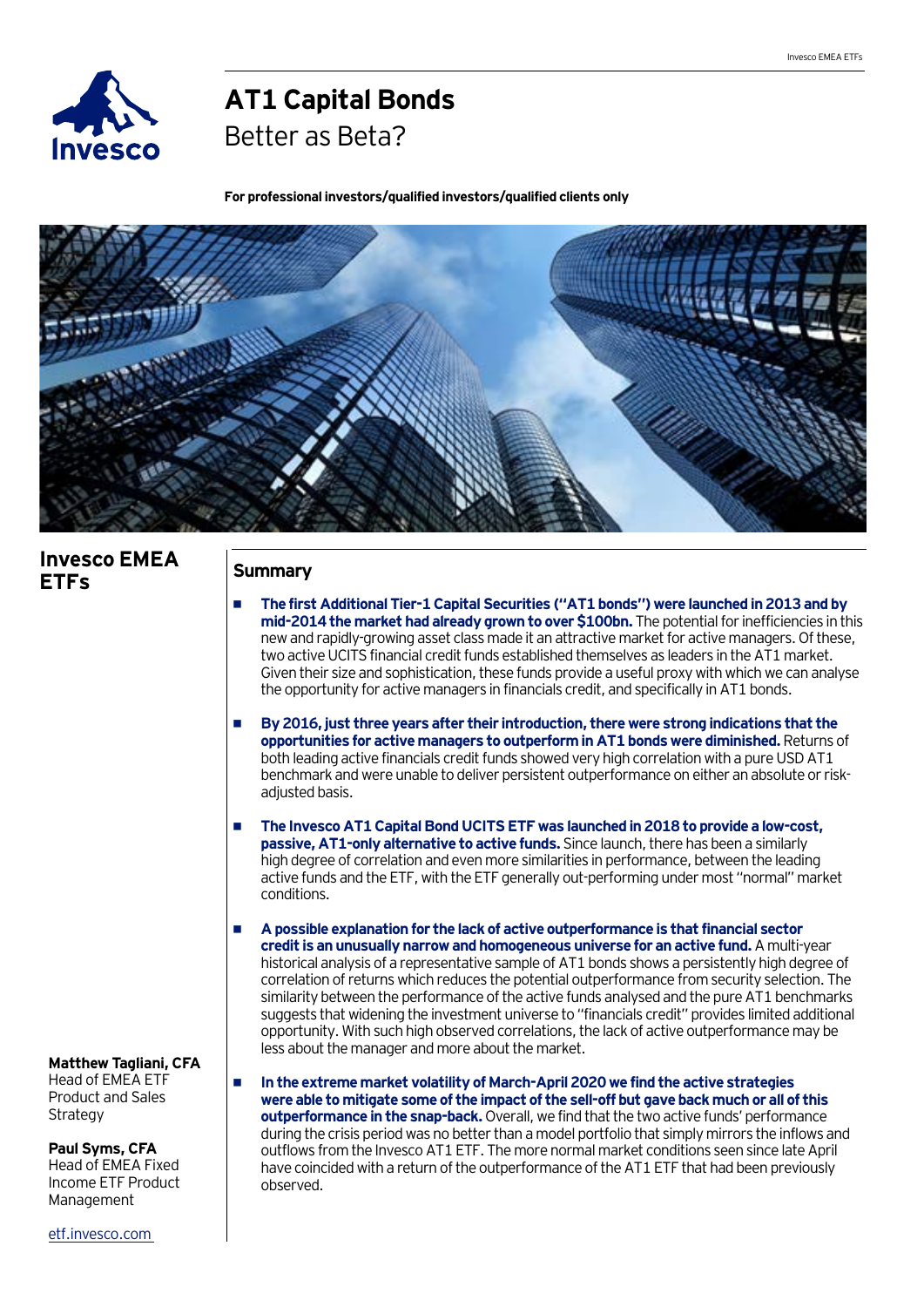#### **Origins of AT1 bonds**

One of the most controversial actions taken in response to the Global Financial Crisis (GFC) was the use of public funds to recapitalise ("bail out") banks. In the Basel III agreement of 2009, regulators took bold steps to reduce the likelihood that similar actions would be needed in the future. One of these was to require banks to increase their ratio of Tier 1 capital to risk-weighted assets<sup>1</sup> to a minimum of 6.0%, of which 1.5% was required to be in a new class of security called an Additional Tier-1 Capital ("AT1") bond.

AT1 bonds are debt instruments with a trigger that causes them to be automatically written down in value if a key measure of the issuer's financial strength drops below a pre-set level<sup>2</sup>. They were designed as a loss-absorption mechanism: if the bank becomes insufficiently capitalised, the bonds trigger, and their write-down strengthens the bank's financial position by reducing its liabilities. The first AT1 bond was issued by BBVA in April 2013. By June 2014, there was more than \$100bn of AT1 bonds outstanding3.

#### **The opportunity for active**

During the early years of the AT1 bond market, the valuation and risk-management of these new securities posed many challenges:

- *• Unfamiliarity:* AT1 bonds had limited historical trading or valuation standards and there was uncertainty as to how the market would react if a bond triggered.
- *• Heterogeneity:* The different terms and trigger mechanisms of each bank's bonds required analysis to determine the fair yield to compensate for the risk.
- *• Higher risk:* Banks were less well-capitalised, increasing the risk of a trigger.
- *• Rapid growth:* The high volume of new issuance made supply/demand dynamics difficult to anticipate, and secondary market liquidity was still uncertain.
- *• News sensitivity:* AT1 bonds were uniquely sensitive to the views and public statements of both European and individual country regulators.

This newness and uncertainty created inefficiencies for active managers to exploit to generate excess returns. Of these, two active UCITS funds specialising in financial sector credit emerged as the "go-to" vehicles for investors looking for exposure to AT1 bonds. Today, these funds manage over \$14bn in combined assets. We will refer to them as **Fund A**  and **Fund B**, with specific details of each fund provided in Appendix A.

These funds are chosen because they provide a useful proxy for the opportunity for active managers due to: (a) their large size, (b) their divergent styles with Fund A employing derivatives to a far greater extent, (c) their age, having both been in existence since at least 2013, and (d) the fact that they do not specifically target an AT1 benchmark but focus on the broader financials credit market.

#### **Market maturing**

Given the regulatory obligation to issue AT1 bonds, the market grew quickly. By mid-2015, there were sufficient securities available for index providers to begin to offer pure AT1 indices.

Using these indices as a reference, signs soon emerged that active funds were struggling to differentiate themselves and were actually delivering index-like returns. Between 2016 and 2018, the  $R^2$  correlation between Funds A and B and a USDonly AT1 benchmark were 90% and 82% respectively<sup>4</sup>.

In **Figure 1,** we simulate the performance of a hypothetical passive AT1 ETF and compare it versus the two active funds. We find the ETF is the best performer, on both an absolute and risk-adjusted basis, over the full period and in each of the three years individually<sup>5</sup>.

**Figure 1 - Active funds versus passive model**



|                      | <b>Total return</b> | Annualised<br>volatility | <b>Annualised</b><br>return/<br>volatility |
|----------------------|---------------------|--------------------------|--------------------------------------------|
| <b>Simulated ETF</b> | 19.3%               | 5.3%                     | - 1                                        |
| <b>Fund A</b>        | 12 9%               | 4 9%                     | 18                                         |
| <b>Fund B</b>        | 16.1%               | 7.7%                     |                                            |

Past performance is not a guide to future returns. Source: Bloomberg 31 Dec 2015 – 31 Dec 2018. Returns normalised. Simulated ETF return is equal to the Bloomberg Barclays Contingent Capital USD Total Return Index less a daily-accrued management fee of 0.50% p.a..Details of Fund A and Fund B are provided in Appendix A. The graph shows the 5-day moving average. Returns and volatility are calculated using daily data.

#### **Better as beta?**

Active management benefits from divergent performance across assets: put simply, a market in which owning the "right" securities makes a difference.

In this light, financial sector credit is an unusually narrow and homogenous investment universe for an active UCITS fund<sup>6</sup>. The global market for AT1 bonds consists of roughly 250 securities from 100 issuers. Of these, only a limited number have sufficient liquidity for an institutional investor. What's more, all AT1 bonds represent a similar type of risk (subordination / trigger) for similar issuing entities (large financial institutions). Broadening the investment focus to financial sector credit will increase the pool of eligible assets, but achieves limited incremental diversification as many of the newly included securities are issued by the same (or highly similar) issuers and their performance is therefore driven by many of the same underlying factors.

This suggests that AT1 bonds may be best viewed as a whole – a "beta" exposure that can be added to a portfolio for its particular risk and return characteristics, rather than as a market within which to try to generate "alpha" through security selection.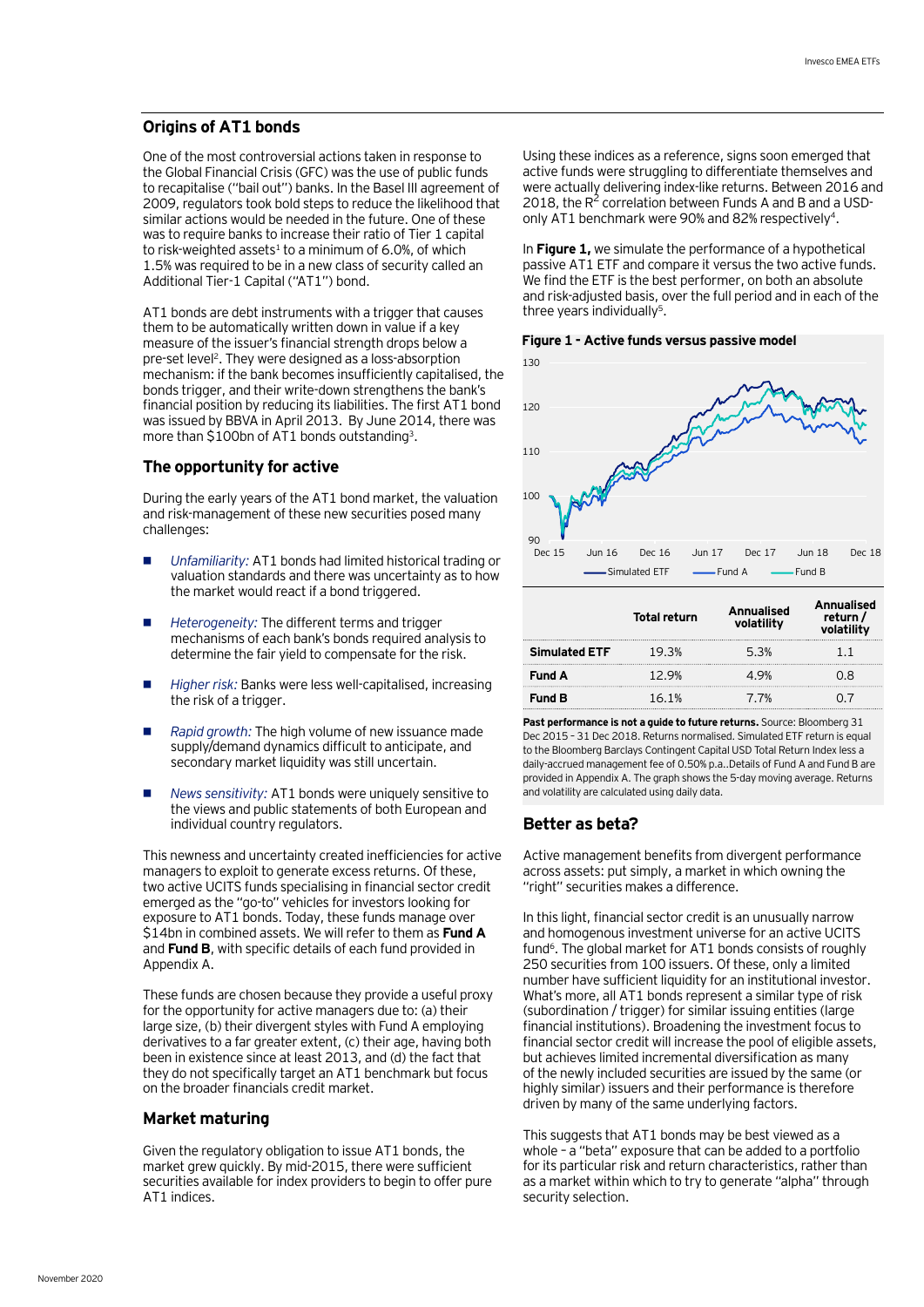#### **The arrival of passive**

#### In June 2018, the **Invesco AT1 Capital Bond UCITS ETF** ("Invesco AT1 ETF") was launched to provide investors looking for a simple beta exposure to AT1 bonds with a liquid, passive alternative at a lower cost (OCF of 0.39%).

The Invesco AT1 ETF tracks an index<sup>7</sup> of USD-denominated AT1 bonds, which is the largest and most liquid portion of the AT1 universe, capturing over 80% of European banks by market capitalisation. To avoid potentially illiquid securities, the index imposes a minimum issue size of \$750 million and only includes issuers with a developed market country of risk. Issuer caps (8% for the five largest issuers, 5% for the rest) ensure the necessary diversification for UCITS compliance. As of September 2020, the index comprised 70 bonds from 23 issuers.

#### **AT1 ETF performance: launch to March 2020**

Since its launch, the performance of the Invesco AT1 ETF has exhibited a similarly high degree of correlation with those of Funds A and B as had been previously observed versus the simulated passive tracker.

If we look at the absolute performance of the three funds, however, the similarity is even more striking. Whereas in the previous analysis, the active funds' returns moved in tandem with the simulated passive tracker but were clearly differentiated, versus the ETF they are nearly identical.

As shown in **Figure 2**, over the 20 months and more than 20% rally between the launch of the ETF and the beginning of the market sell-off in March 2020, the Invesco AT1 ETF had the best absolute performance and was nearly tied for the best risk-adjusted returns, and the cumulative performance gap between the three strategies never exceeded 3.4%.

#### **Figure 2 - AT1 ETF versus actively managed financial credit funds**



|               | <b>Total Return</b> | <b>Annualised</b><br><b>Volatility</b> | Annualised<br>return /<br>volatility |
|---------------|---------------------|----------------------------------------|--------------------------------------|
| FTF           | 18.0%               | 3.8%                                   | 27                                   |
| <b>Fund A</b> | 15.5%               | 3.2%                                   | 2 R                                  |
| <b>Fund B</b> | 17.6%               | 7.O <sub>%</sub>                       | 14                                   |

**Past performance is not a guide to future returns.** Source: Bloomberg from 19 Jun 2018 – 04 Mar 2020. "Invesco AT1 ETF" is the Invesco AT1 Capital Bond UCITS ETF. Details of Fund A and Fund B are provided in Appendix A. Returns normalised to 100 as of start of period. Total return is over the full period. Volatility is annualised. Annualised return / volatility uses an annualised equivalent to the full-period return. Graph shows 5-day moving average.Returns and volatility calculated using daily data.

#### **It may be the manager… or maybe the market?**

This lack of differentiation between the returns of active and passive strategies over such an extended period is largely explained by the extremely high degree of correlation across the underlying bonds.

**Figure 3** shows the median pairwise correlation across a representative sample of twenty of the largest and most liquid USD AT1 bonds over rolling six-month periods, since the launch of the Invesco AT1 ETF.

The average over all periods prior to the March 2020 sell-off (at which point correlations spike to nearly 100%) is 78%, with fewer than 20% of observations below 70%. By way of comparison, the same calculation across the equity shares for the same issuers averaged just 51% and exceeded 70% in just 8% of periods.

This high degree of correlation dramatically reduces the opportunity for portfolio managers to generate excess returns through security selection. This further supports the view of AT1 bonds as a beta exposure best accessed through a passive instrument.

#### **Figure 3 - Median pairwise correlation across a sample of AT1 bonds (with 25th-75th percentile range)**



Source: Bloomberg. For each date, the dark blue line represents the median trailing 6m pairwise  $R^2$  correlation across a representative sample of twenty USD AT1 bonds (all unique issuers). Light blue shaded region is the 25th-75th percentile range. Red dot indicates 5 Mar 2020, the start of the 2020 March market sell-off.

## **The 2020 market test**

Global financial markets experienced unprecedented volatility in March-April of 2020. After hitting highs on 12 February, the AT1 market drifted lower before selling off violently between 5 March and 19 March, dropping 26.5%. The subsequent snap-back (see **Figure 4** on the next page) was similarly sharp, with the index recovering 60% of the loss to be down just 10.9% by 21 April. From this point onward the market began a steady recovery with lower volatility, setting new highs on 28 August.

While under normal market conditions, the performance of the ETF and active funds had been very similar, there was marked differentiation during the sell-off and snap-back periods. The spike in correlation across individual securities (as shown in **Figure 3,** where 5 March is indicated by the red dot) eliminated the opportunities for security selection. However, active managers were able to reduce exposure to mitigate the impact of the market movements on the fund. The ETF, on the other hand, remains fully invested under all market conditions.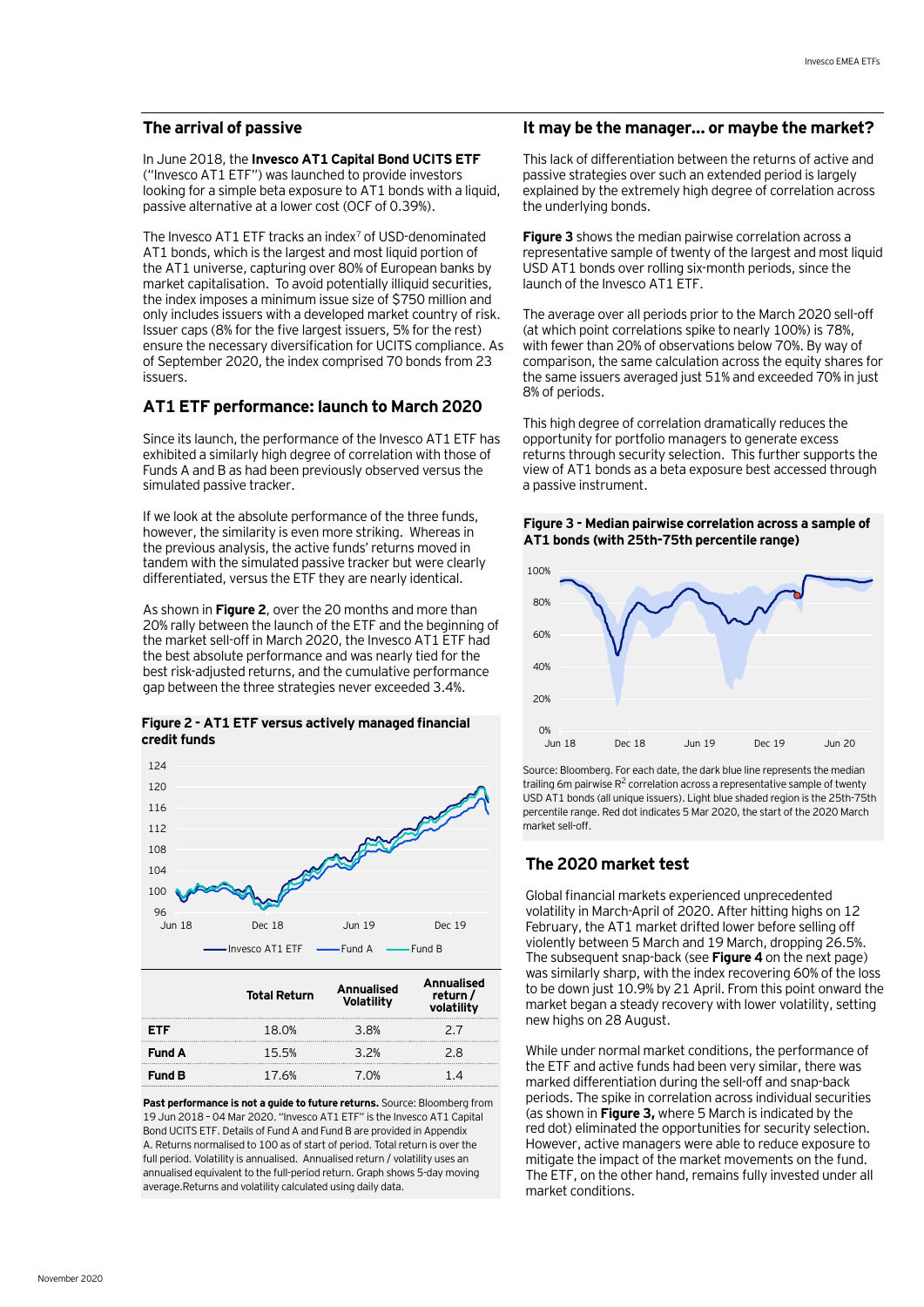As a result, both active funds were able to partially mitigate their losses in the sell-off and outperform the ETF. However, the ETF captured more of the snap back, having remained fully invested even at the lows and therefore participating to the maximum extent in the rally.

As shown in **Figure 5**, for Fund A, the outperformance lasted just 12 days, peaking at 8.5% before reversing back to flat. Fund B managed the draw-down more effectively, with outperformance peaking at 11.8% before giving back half of this by late April.

Since the beginning of the market recovery on 21 April, the three funds have returned to their historical patterns of performance, as can be seen in **Figure 6**. The correlations of Fund A and Fund B versus the ETF have been high ( $R^2$  of 92% and 76% respectively) and the Invesco AT1 ETF has outperformed on both an absolute and risk-adjusted basis.

#### **Active management versus the "Wisdom of Crowds"**

Whether it is better for a portfolio manager or the end investor (who may also be a portfolio manager) to decide when to reduce exposure is largely one of individual preference.

We can, however, compare how each approach performed. For the active funds the impact is already reflected in the NAV as the decreased market participation during the crisis period is what drives the fund's performance. For the ETF, we can look at changes in the daily shares outstanding, which reflect inflows and outflows from the fund. Changes in the shares outstanding remove the impact of market moves and illustrate how the aggregate community of AT1 ETF investors adjusted their collective exposures.

We find that holdings in the Invesco AT1 ETF peaked on 23 January, three weeks before the market high. By the time the sharp sell-off began on 5 March, 28% of the fund's shares had been redeemed. Outflows peaked at 36% on 9 March, eight days before the market lows with prices still just 6% off peak levels. New inflows were quick to materialise with the first inflows coming just three days after the 19 March lows. Shares outstanding were back to 84% of peak level by the end of the snap-back period and fully recovered by 14 July.





**Past performance is not a quide to future returns.** Source: Bloomberg 4 March to 21 April 2020. "Invesco AT1 ETF" is the Invesco AT1 Capital Bond UCITS ETF. Details of Fund A and Fund B are provided in Appendix A.





Dec 19 Jan 20 Feb 20 Mar 20 Apr 20 May 20 Jun 20 Jul 20 Aug 20

Source: Bloomberg. AT1 market is represented by the iBoxx USD Contingent Convertible Liquid Developed Market AT1 (8/5% Issuer Cap) Total. "Sell-off", "snap-back" and "recovery" ranges are for descriptive purposes only.

We can use this data to construct a hypothetical "wisdom of crowds" AT1 portfolio. The portfolio consists of a 100% allocation to the ETF at the peak of AT1 ETF holdings on 23 January. We then match each subsequent inflow or outflow from the ETF by a proportionate allocation into cash. This process continues until 14 July when the portfolio is back to a full 100% allocation to the ETF.

To be clear, this portfolio does not represent any particular individual's holdings, but rather an average across all investors in the Invesco AT1 ETF. It also assumes that outflows from the AT1 ETF are reallocated into cash. In practice, investors' use of assets raised from redemptions cannot be known and could have been reinvested into even riskier assets. Nonetheless, it provides an interesting reference against which to compare the active funds' performance.

The results are as shown on the next page, in **Figure 7**. The AT1 "Wisdom of Crowds" portfolio had the smallest absolute drawdown of the four strategies by more than 2%. Versus Fund A, the portfolio outperformed by 6.7% with nearly identical volatility. Versus Fund B, the total return was within 0.8% (having previously surpassed it) with realised volatility that was lower by 7.1%.

#### **Figure 6 - Relative performance in the recovery period (21 April - 15 September)**



Past performance is not a guide to future returns. Source: Bloomberg 21 April to 15 September 2020. "Invesco AT1 ETF" is the Invesco AT1 Capital Bond UCITS ETF. Details of Fund A and Fund B are provided in Appendix A.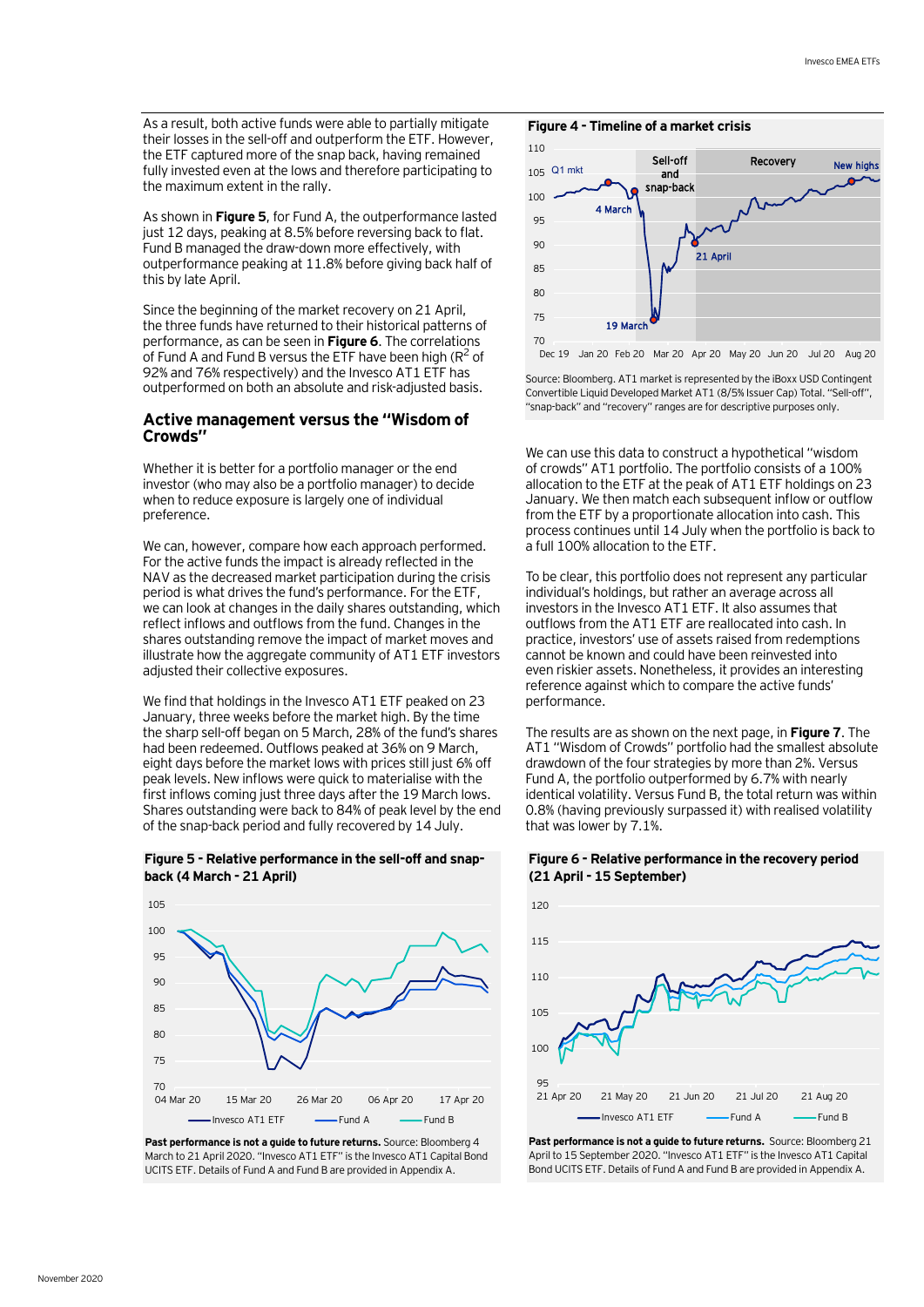



|                        | Max<br>Drawdown | <b>Total Return</b> | Annualised<br>volatility |
|------------------------|-----------------|---------------------|--------------------------|
| <b>Invesco AT1 ETF</b> | $-27.0%$        | $-2.9%$             | 25.7%                    |
| <b>Fund A</b>          | $-21.7%$        | -4.8%               | 17.4%                    |
| <b>Fund B</b>          | $-20.4%$        | 2.7%                | 24.7%                    |
| <b>AT1 ETF "WOC"</b>   | $-18.1%$        | 1 Q%                | 17.6%                    |

**Past performance is not a guide to future returns.** Source: Bloomberg from 23 Jan 2020 to 14 July 2020. "Invesco AT1 ETF" is the Invesco AT1 Capital Bond UCITS ETF. Details of Fund A and Fund B are provided in Appendix A. "AT1 ETF Wisdom of Crowds" is the combined ETF and cash portfolio as described. Returns normalised as of start of period.

#### **Conclusion**

Since the first AT1 bonds were issued in 2013, this regulatory-driven asset class has grown rapidly. In the early years, when issuance was high and familiarity was low, inefficiencies were more plentiful for active managers with the right knowledge and skills to exploit.

There is increasing evidence that the market for AT1 bonds is best viewed as a single beta exposure – an ingredient that investors can add to their portfolios for its specific risk and return characteristics. The role of active management thus shifts from security selection within the AT1 bond market, to the portfolio-level allocations decisions to the AT1 market as a whole.

Since coming to market in 2018, the Invesco AT1 ETF has demonstrated its value as an alternative for investors looking for AT1 bond exposure. Performance has been consistent with, or superior to, that of the leading actively managed funds on both an absolute and risk-adjusted basis. By focusing solely on the more liquid USD AT1 bond market, the ETF is simpler for investors to analyse and understand, and at the same time, easier for market-makers to replicate, which greatly enhances secondary market liquidity.

With \$719m AUM, over two years' track record of stable index replication and orderly trading, and priced at just 0.39%, the Invesco AT1 Capital Bond UCITS ETF provides investors with an effective tool with which to gain exposure to this unique asset class.

#### **Endnotes**

- 1. More information on bank capital available at: www.bis.org/fsi/fsisummaries/defcap\_b3.htm
- 2. The trigger is the ratio of Common Equity Tier-1 Capital (CET1) to risk-weighted assets (RWA) falling below 5.125. Bonds may be written down partially or completely or may convert to equity.
- 3. Bloomberg, based on the Bloomberg Barclays Global Contingent Capital TR Index
- 4. Bloomberg. Correlation calculated versus the Bloomberg Barclays Contingent Capital USD Total Return Index (BCCGTRUU). Due to significant mean-reverting noise between Fund B and the index, correlation is calculated using a 5d moving average of all three price series.
- 5. The risk-adjusted returns for the simulated ETF and Fund A were tied in 2018.
- 6. Non-UCITS active funds (e.g. long / short hedge funds) can use large amounts of leverage to exploit small mispricings across relatively similar securities (e.g. capital structure arbitrage).
- 7. iBoxx USD Contingent Convertible Liquid Developed Market AT1 (8/5% Issuer Cap) Total Return Index.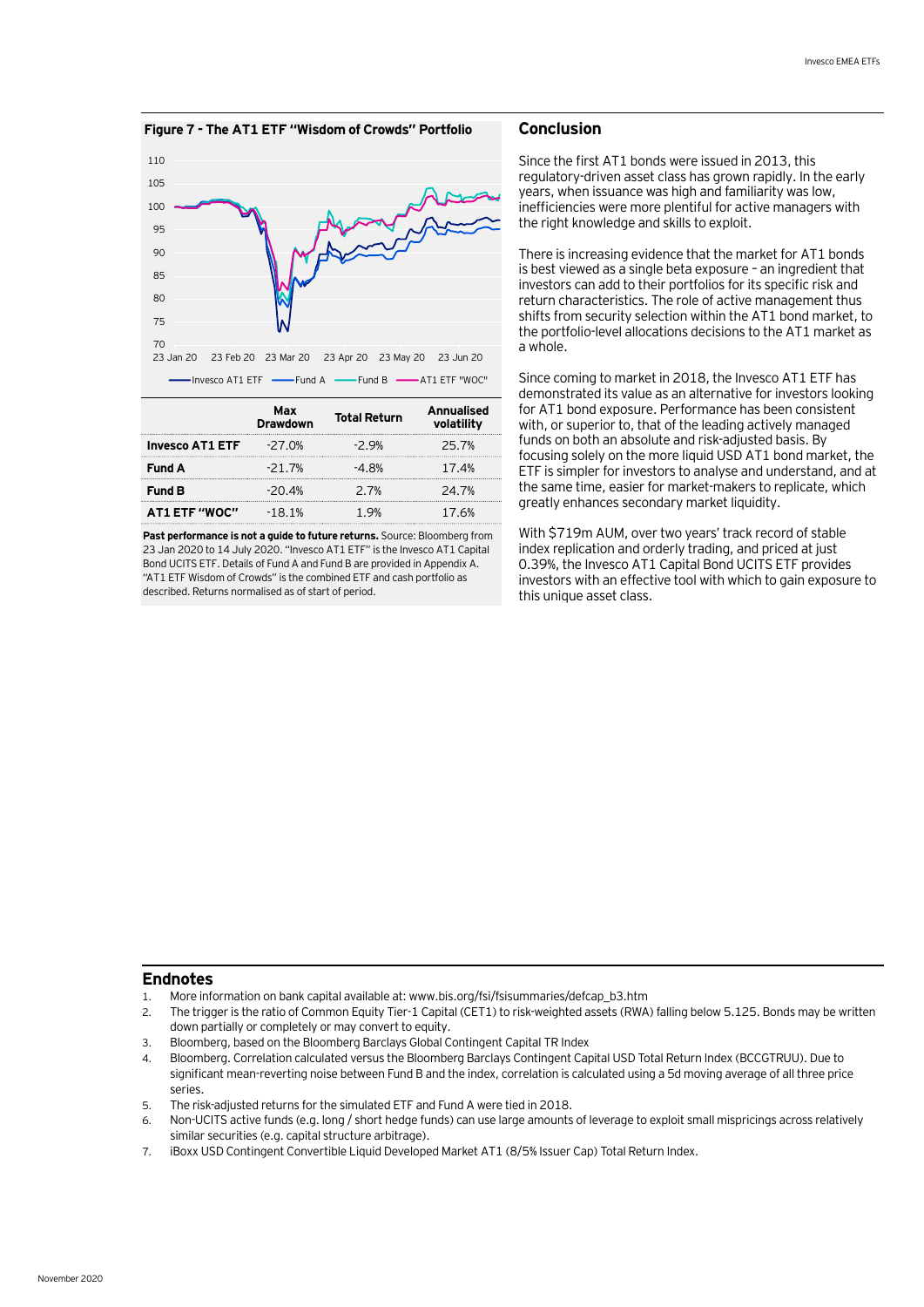## **Appendix A - Details of Fund A and Fund B**

The details of the active funds used in the preceding analysis are provided below.

It is important to clarify that, despite many investors' perceptions of these funds as "AT1 funds", this is not an accurate description of either fund's objectives. Both invest broadly in financial sector credit, which includes significant holdings in AT1 bonds, but also many other forms of senior and subordinated debt, hybrid securities, preferred shares and derivatives. Neither fund has as its objective to track or outperform a benchmark for the AT1 market or financial sector credit.

| <b>Fund A</b>                  |                                                                              |  |  |
|--------------------------------|------------------------------------------------------------------------------|--|--|
| Fund Name                      | <b>PIMCO GIS Capital Securities Fund</b>                                     |  |  |
| Launch date                    | <b>July 2013</b>                                                             |  |  |
| AUM                            | \$7.2bn (Source: 30 September 2020 fund factsheet)                           |  |  |
| AT1 holdings (%)               | 54% (Source: 30 September 2020 fund factsheet)                               |  |  |
| Institutional shareclass (USD) | <b>Ticker: PIMCINA</b><br>Fee: 0.79%                                         |  |  |
| Retail shareclass (USD)        | <b>Ticker: PIMCSRI</b><br>Fee: 1.69%                                         |  |  |
| Website                        | www.pimco.co.uk                                                              |  |  |
| Fund B                         |                                                                              |  |  |
| <b>Fund Name</b>               | <b>Algebris Financial Credit Fund</b>                                        |  |  |
| Launch date                    | September 2012 - Note that this predates the issuance of the first AT1 bond. |  |  |
| <b>AUM</b>                     | €5.8bn (Source: 30 September 2020 fund factsheet)                            |  |  |
| AT1 holdings (%)               | 63% (Source: 30 September 2020 fund factsheet)                               |  |  |
| Institutional shareclass (USD) | <b>Ticker: ALGFIUS</b><br>Fee: $0.50\% + 10\%$ performance fee               |  |  |
| Retail shareclass (USD)        | Ticker: ALGRUSD<br>Fee: 1.20% + 10% performance fee and 3% load              |  |  |
| Website                        | www.algebris.com                                                             |  |  |

All historical performance and correlation data sourced from Bloomberg using the lowest-fee USD institutional share class, for both funds.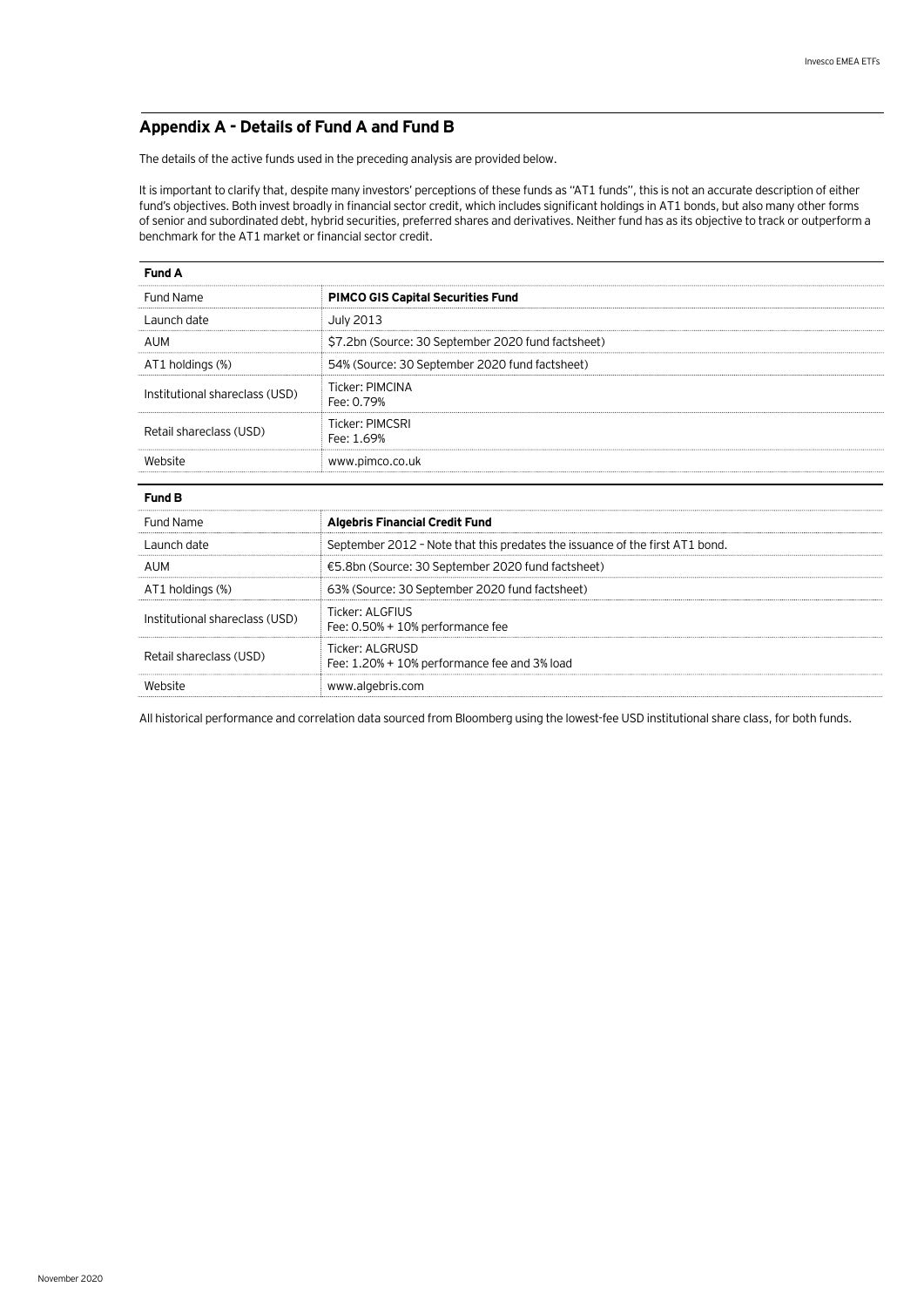## **Appendix B**

The AT1 bonds used in the correlation analysis in **Figure 3** were the following.

Pairwise correlation is computed over a rolling 130-day look-back period. Historical price data taken from Bloomberg using BVAL pricing source.

| <b>Issuer</b>                  | <b>Security ID</b> | Equity ticker for issuing entity |
|--------------------------------|--------------------|----------------------------------|
| AUST & NZ BANKING GRP/UK       | LW3759302 Corp     | ANZ AU                           |
| BANCO BILBAO VIZCAYA ARG       | AP9361290 Corp     | <b>BBVA SM</b>                   |
| <b>BARCLAYS PLC</b>            | QZ3177313 Corp     | <b>BARCLN</b>                    |
| <b>BNP PARIBAS</b>             | UV5159024 Corp     | <b>BNPFP</b>                     |
| <b>CREDIT AGRICOLE SA</b>      | EK0315516 Corp     | <b>ACA FP</b>                    |
| <b>CREDIT SUISSE GROUP AG</b>  | EK3302669 Corp     | <b>CSGN SW</b>                   |
| DANSKE BANK A/S                | AM9264657 Corp     | DANSKE DC                        |
| DEUTSCHE BANK AG               | EK5892527 Corp     | DBK GR                           |
| <b>DNB BANK ASA</b>            | QZ8551595 Corp     | DNB NO                           |
| <b>HSBC HOLDINGS PLC</b>       | EK4786241 Corp     | <b>HSBALN</b>                    |
| ING GROEP NV                   | EK8513559 Corp     | <b>INGA NA</b>                   |
| <b>MACQUARIE BANK LONDON</b>   | AM692223 Corp      | MQG AU                           |
| LLOYDS BANKING GROUP PLC       | EK1616904 Corp     | <b>LLOY LN</b>                   |
| NATWEST GROUP PLC              | UV4500798 Corp     | <b>NWG LN</b>                    |
| SOCIETE GENERALE               | EJ9873484 Corp     | <b>GLE FP</b>                    |
| STANDARD CHARTERED PLC         | QZ2259237 Corp     | <b>STAN LN</b>                   |
| SVENSKA HANDELSBANKEN AB       | EK7554448 Corp     | SHBA SS                          |
| <b>UBS GROUP AG</b>            | AQ9022791 Corp     | <b>UBSG SW</b>                   |
| UNICREDIT SPA                  | EK1429340 Corp     | <b>UCG IM</b>                    |
| <b>WESTPAC BANKING CORP NZ</b> | AP0791792 Corp     | <b>WBC AU</b>                    |

## **Rolling performance**

|                                                                                           | Sep 19 -<br>Sep 20 | Sep 18 -<br>Sep 19 | Sep 17 -<br>Sep 18 | Sep 16 -<br>Sep 17 | Sep 15 -<br>Sep 16 | Dec 18 -<br><b>Dec 19</b> | Dec 16 -<br><b>Dec 19</b><br>(ann.) |
|-------------------------------------------------------------------------------------------|--------------------|--------------------|--------------------|--------------------|--------------------|---------------------------|-------------------------------------|
| <b>Fund A (PIMCO GIS Capital Securities Fund)</b>                                         | 3.84%              | 9.52%              | 0.87%              | 11.12%             | 5.53%              | 17.38%                    | 7.65%                               |
| <b>Fund B (Algebris Financial Credit Fund)</b>                                            | 11.43%             | 10.24%             | 1.74%              | 1298%              | 742%               | 19 30%                    | 8.55%                               |
| <b>Simulated ETF</b>                                                                      | 6.32%              | 12 17%             | -0 44%             | 1557%              | 10.27%             | 19.52%                    | 941%                                |
| <b>Invesco AT1 Capital Bond UCITS ETF</b>                                                 | 6.37%              | 10.68%             |                    |                    |                    | 18.79%                    |                                     |
| <b>iBoxx USD Contingent Convertible Liquid</b><br>Developed Market AT1 (8/5% Issuer Cap T | 7.12%              | 11.16%             | 0.59%              | 17.06%             | 5.87%              | 19.13%                    | 9.68%                               |
| <b>Bloomberg Barclays Global Contingent</b><br>Capital TR Index Value Unhedged USD        | 6.82%              | 12.67%             | 0.06%              | 16.07%             | 10.77%             | 20.02%                    | 991%                                |

Past performance (actual or simulated) is not a guide to future returns. Source: Bloomberg, 30 Sep 2020. Fund A is the institutional share class for the PIMCO GIS Capital Securities Fund PIMCINA (ISIN: IE00B6VH4D24). Fund B is the institutional share class for the Algebris UCITS Funds plc - Algebris Financial Credit Fund ALGFIUS (ISIN: IE00BK017B22). Simulated ETF (reference in Figure 1) return is equal to the Bloomberg Barclays Contingent Capital USD Total Return Index less a daily-accrued management fee of 0.50% p.a